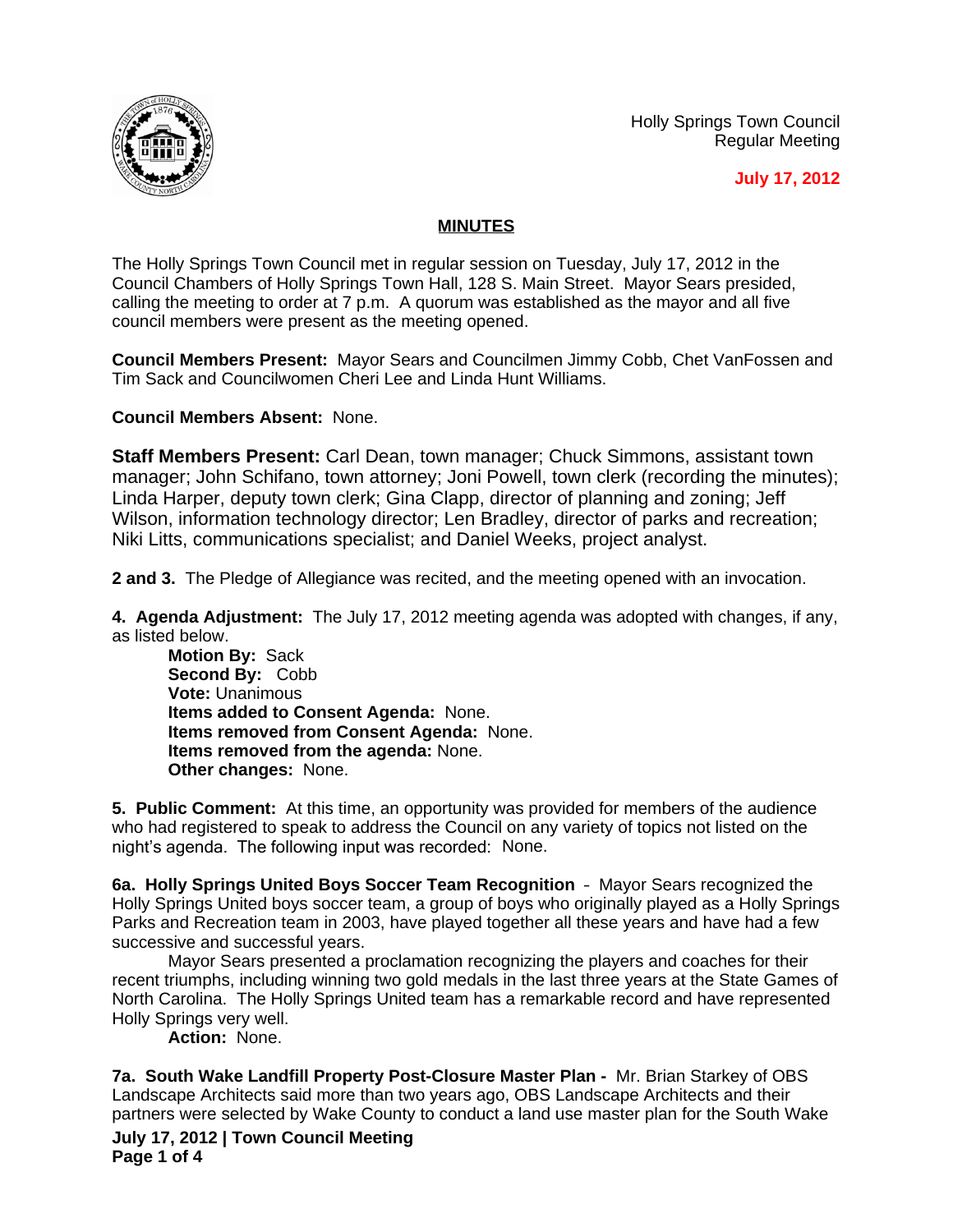Landfill. Mr. Starkey said the consultants were diligent about involving representatives from Holly Springs, Apex and Wake County in the planning process; other stakeholders, like adjacent property owners and the community at-large were included; and six community meetings were held giving citizens a chance to learn about and comment on the proposed plan.

He said the study area includes the currently operating subtitle D landfill, closed Feltonsville landfill sites, and contiguous properties owned by the County.

The consultant team broke out the landfill study area into 10 districts. Opportunities in each district are specific to and influenced by the characteristics of the land including topography, hydrology, vegetative cover and adjacent land use in addition to the presence or absence of buried waste. Listed for each district are opportunities for development from a preclosure and/or post-closure standpoint of the actual landfill. Prerequisites to pre-closure development opportunities are discussed.

Opportunities for green energy technologies have been researched and applications are recommended for some of the districts. The goal of the OBS team is that this report will serve as a valuable document as the County considers its options for redevelopment of the South Wake Landfill property.

**Action:** None.

**8. Consent Agenda:** The Council approved a motion to approve all items on the Consent Agenda. The motion carried following a motion by Councilman Sack, a second by Councilman Cobb and a unanimous vote. The following actions were affected:

8a. Budget Amendments Report - The Council received a monthly report of amendments to the FY 2011-12 budget approved by the town manager. *A copy of the budget amendments report is attached to these minutes.*

8b. Budget Amendment, \$180,000 - The Council adopted an amendment to the FY 2012-13 budget in the amount of \$180,000 to allocate grant and street reserve funds for the Avent Ferry Road widening design project. *A copy of the budget amendment is attached to these minutes.*

8c. Wake County Emergency Management – The C ouncil approved to enter an inter-local agreement between the Town of Holly Springs and Wake County Emergency Management for reverse 911 notifications.

8d. Bass Lake Park Picnic Shelter Project– The Council ratified a contract in the amount of \$21,078 with Raleigh Paving for the paving of an entrance drive for the Bass Lake Park picnic shelter*.*

8e. Policy Statement P-006 - The Council approved to eliminate Town of Holly Springs Policy Statement P-006, Overhead Utility Lines, as it is superseded by provisions in the Unified Development Ordinance **.**

8f. Resolution 12-14 -- The Council adopted Resolution 12-14 authorizing the leasepurchase of vehicles and equipment. *A copy of Resolution 12-14 is attached to these minutes.*

**9a. Bond Analysis Contract** – Mr. Schifano said at the suggestion of the town's bond counsel, Bob Jessup, town staff entered into negotiations with Davenport & Company, who are financial analysts who work in the municipal marketplace in the southeast U.S. In order to issue phase 1 of the approved parks and recreation general obligation bonds (approximately \$9 million), work will be required to analyze the town's credit strength and prepare the financing statements. This firm has experience in helping North Carolina municipalities work through public placement (issuing bonds in the open market as opposed to private bank financing.)

**July 17, 2012 | Town Council Meeting Page 2 of 4** He said concurrent with issuing the new \$9 million debt, it was suggested by bond counsel and the Davenport representatives that substantial savings could be realized through refinancing existing debt. The town currently has three forms of debt: general obligation bonds, revenue bonds, and installment financing. The estimated gross savings through refinancing existing debt is \$3,741,978 for general obligation; \$3,069,183 for revenue; and \$846,993 for installment financing. This savings can be realized because of favorable interest rates in the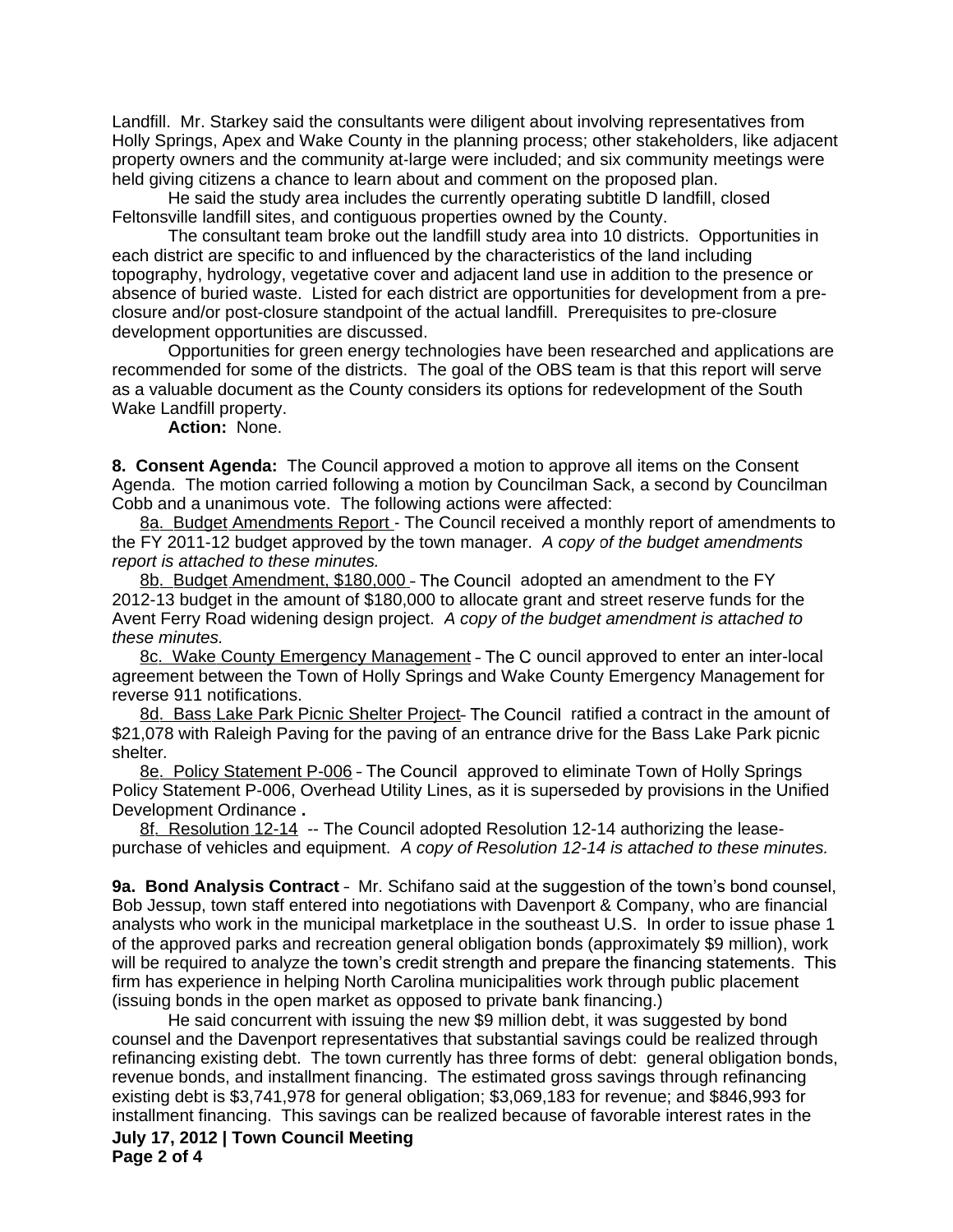municipal bond market currently, and these refinancing's would not extend the current debt obligations.

Mr. Schifano said the cost for Davenport's work is \$250,000 for all three types of refinancing and new issuing. We have negotiated some protection for the town if the rates for bonds were to increase to a point that refinancing would not be viable, an eventuality that is not anticipated, he added. However, the \$7.5 million in savings estimate does include the cost of their services in the gross amount.

Councilman Cobb summarized that the Town would spend \$250,000 for this service, but save \$7.5 million over the life of the debt and recoup the cost with the savings in the first year.

**Action:** The Council approved a motion to approve each of three proposals with Davenport and Company, LLC, at a total cost of \$250,000 for bond analysis work.

**Motion By:** Sack **Second By:** Cobb **Vote:** Unanimous

**9b. Holly Springs Parks and Recreation Advisory Committee Appointments** – Mr. Bradley said that the Council previously approved a motion at the June 5 meeting to open one Parks and Recreation Advisory Committee seat for applications. A second Parks and Recreation Advisory Committee seat has become available with the resignation of Ken Henke. The open position was advertised for applications on the town Web site with a July 2 deadline. One application was received from Raymond Riordan.

In addition and at the request of Councilwoman Williams, staff brought forward applications that had been received in previous years from interested citizens.

Councilman Sack suggested Mr. Roirdan for the three-year vacancy.

Councilwoman Lee suggested two other applicants for consideration.

Councilwoman Williams said not all Council members had seen all if the applications, and she has not had a chance to talk to any of the applicants. She said she feels the Council defer action at this time.

Mr. Bradley said a delay in committee appointments would not cause any problems and staff had no objections.

**Action:** The Council approved a motion to defer action until the next Council meeting. **Motion By:** Cobb

**Second By:** Williams **Vote:** Unanimous

**10. Other Business:** Councilwoman Lee asked if an ATM could be installed near the farmers market. Mr. Dean responded that the North Carolina State Employees Credit Union had intended to install one in downtown but backed out because of the expense.

Councilwoman Lee asked if a Mayor's Youth Advisory Board member could be seated at the Council table during meetings. The Council said it would welcome a MYAB member to meetings but that the youngster would need to be seated in the audience.

Councilman Sack gave a report of the South Wake Landfill citizens advisory committee. He said the county expects to have a methane-to-energy process at the site.

**11**. Manager's Report: None

**12. Closed Session:** The Council approved a motion to enter Closed Session, pursuant to General Statute 143-318.11(a)(5) to discuss negotiation parameters for real estate acquisition.

**Motion By:** Sack **Second By:** Cobb **Vote:** Unanimous

**July 17, 2012 | Town Council Meeting Page 3 of 4**